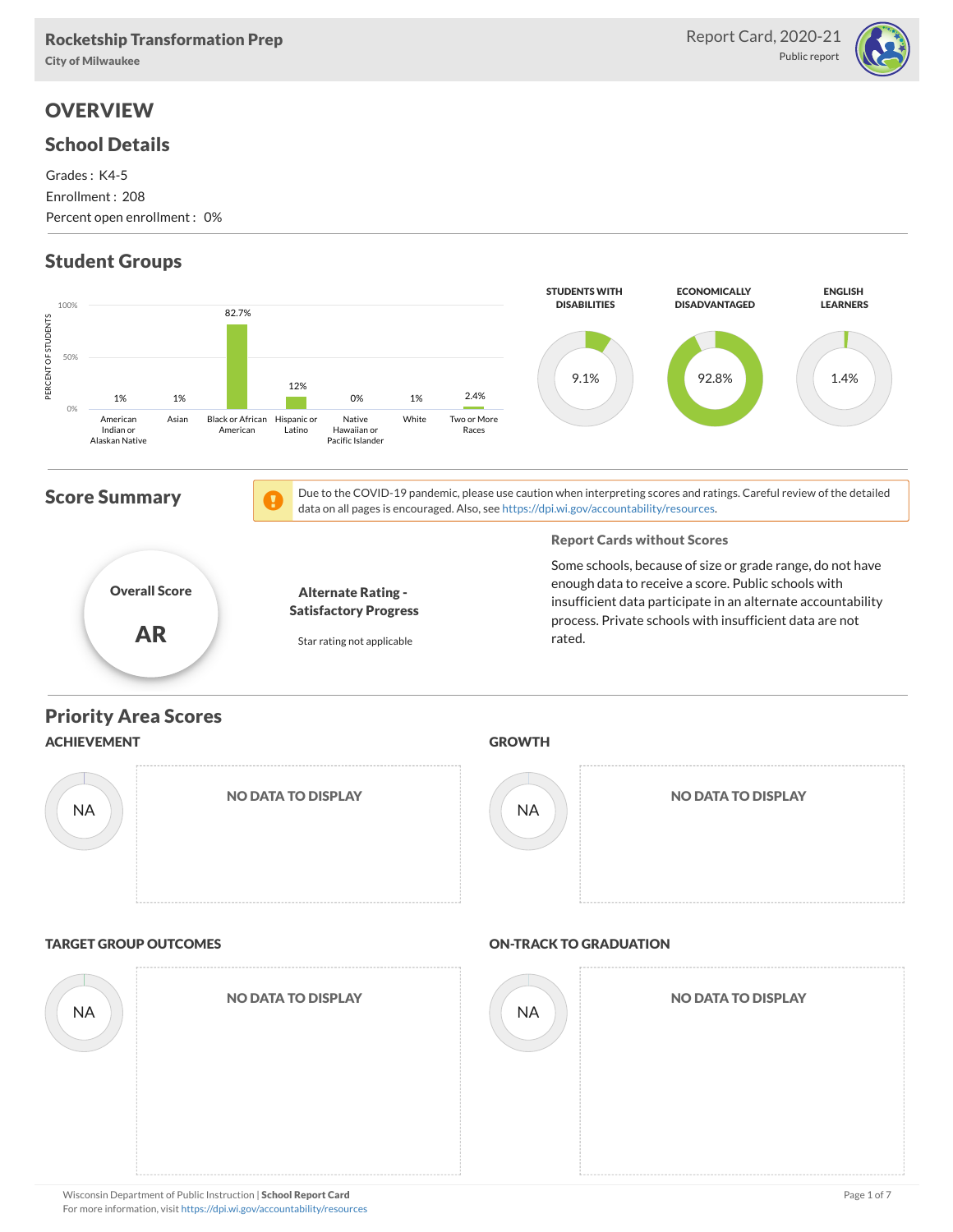City of Milwaukee



## ACHIEVEMENT

This priority area summarizes how this school's students performed on state assessments using a points-based proficiency system that gives partial credit for Basic test performance and extra credit for Advanced performance. The score is a multi-year average of English language arts and mathematics subscores.

#### Priority Area Score



### Student Group Achievement, 2020-21 (for information only)

Group size is given in parentheses. Groups with fewer than 20 students are not displayed.

#### ENGLISH LANGUAGE ARTS

|                                  |                     | Point change from<br>prior year |                               |                                                                                                                                      | Point change from<br>prior year |
|----------------------------------|---------------------|---------------------------------|-------------------------------|--------------------------------------------------------------------------------------------------------------------------------------|---------------------------------|
| <b>Black or African American</b> | 26.6<br>(47)        |                                 | Black or African American     | 16.0<br>(47)                                                                                                                         |                                 |
| Economically<br>Disadvantaged    | 27.4<br>(53)        |                                 | Economically<br>Disadvantaged | 15.1<br>(53)<br><b>Contract Contract Contract Contract Contract Contract Contract Contract Contract Contract Contract Contract C</b> |                                 |
|                                  | $\mathsf{O}\xspace$ | 100                             |                               | $\mathbf 0$<br>100                                                                                                                   |                                 |

#### Performance Levels by Year

These graphs show school-wide percentages and group sizes of students performing at each level.

#### ENGLISH LANGUAGE ARTS



#### MATHEMATICS

**MATHEMATICS** 



Wisconsin Department of Public Instruction | School Report Card Page 2 of 7 and 2008 and 2009 and 2 of 7 and 2 of 7

For more information, visit <https://dpi.wi.gov/accountability/resources>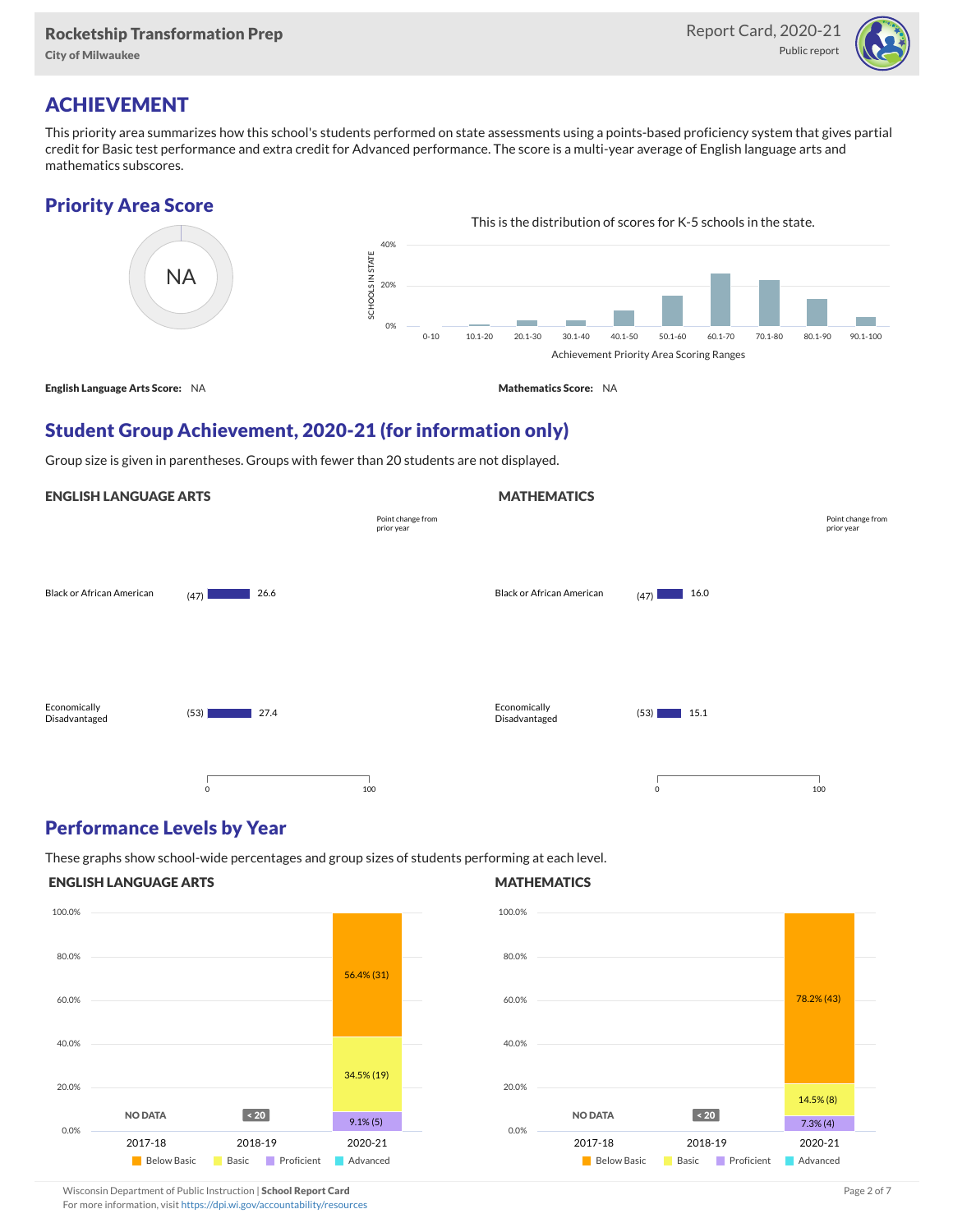

# ACHIEVEMENT - ADDITIONAL INFORMATION

The data on this page is for information only.

# Test Participation Rates, 2020-21

| <b>ENGLISH LANGUAGE ARTS</b> |                             | <b>MATHEMATICS</b> |                             |  |  |  |
|------------------------------|-----------------------------|--------------------|-----------------------------|--|--|--|
| All students                 | Lowest-participating group: | All students       | Lowest-participating group: |  |  |  |
|                              | Black or African American   |                    | Black or African American   |  |  |  |
| 93.8%                        | 92.7%                       | 93.8%              | 92.7%                       |  |  |  |

### Student Group Performance Levels by Year

Groups with any full academic year students in tested grades are shown.

#### ENGLISH LANGUAGE ARTS

|                                   | 2017-18           |           |            |           |                |                   |           | 2018-19    |                 |                | 2020-21              |                                             |            |                 |                |
|-----------------------------------|-------------------|-----------|------------|-----------|----------------|-------------------|-----------|------------|-----------------|----------------|----------------------|---------------------------------------------|------------|-----------------|----------------|
|                                   | Tested<br>Total # | Advanced  | Proficient | Basic     | Below<br>Basic | Total #<br>Tested | Advanced  | Proficient | Basi<br>$\circ$ | Below<br>Basic | Tested<br>Total<br># | ⋗<br>evb.<br>Б<br>O<br>$\sigma$<br>$\Omega$ | Proficient | Basi<br>$\circ$ | Below<br>Basic |
| All Students: K-5 State           | 192,784           | 7.3%      | 35.1%      | 34.5%     | 23.2%          | 189,032           | 6.7%      | 33.7%      | 34.8%           | 24.8%          | 158,545              | 5.8%                                        | 31.3%      | 35.0%           | 27.9%          |
| All Students                      | 0                 | <b>NA</b> | <b>NA</b>  | <b>NA</b> | <b>NA</b>      | $\sim 20$         | $\star$   | $\star$    | $\star$         | $\star$        | 55                   | 0.0%                                        | 9.1%       | 34.5%           | 56.4%          |
| <b>Black or African American</b>  | 0                 | <b>NA</b> | <b>NA</b>  | <b>NA</b> | <b>NA</b>      | $\angle 20$       | $\star$   | $\star$    | $\star$         | $\star$        | 47                   | 0.0%                                        | 10.6%      | 31.9%           | 57.4%          |
| Hispanic or Latino                | 0                 | <b>NA</b> | <b>NA</b>  | <b>NA</b> | <b>NA</b>      | $\sim 20$         | $\star$   | $\star$    | $\star$         | $\star$        | $\sim 20$            | $\star$                                     | $\star$    | $\star$         |                |
| Two or More Races                 | 0                 | <b>NA</b> | <b>NA</b>  | <b>NA</b> | <b>NA</b>      | $\Omega$          | <b>NA</b> | <b>NA</b>  | <b>NA</b>       | <b>NA</b>      | $\angle 20$          | $\star$                                     | $\star$    | $\star$         | $\star$        |
| <b>Economically Disadvantaged</b> | 0                 | <b>NA</b> | <b>NA</b>  | <b>NA</b> | <b>NA</b>      | $\angle 20$       | $\star$   | $\star$    | $\star$         | $\star$        | 53                   | 0.0%                                        | 9.4%       | 35.8%           | 54.7%          |
| <b>English Learners</b>           | 0                 | <b>NA</b> | <b>NA</b>  | <b>NA</b> | <b>NA</b>      | $\mathbf 0$       | <b>NA</b> | <b>NA</b>  | <b>NA</b>       | <b>NA</b>      | $\sim 20$            | $\star$                                     | $\star$    | $\star$         |                |
| <b>Students with Disabilities</b> | 0                 | <b>NA</b> | <b>NA</b>  | <b>NA</b> | <b>NA</b>      | $\angle 20$       | $\star$   | $\star$    | $\star$         | $\star$        | $\sim 20$            | $\star$                                     | $\star$    | $\star$         | $\star$        |

#### **MATHEMATICS**

| 2017-18                           |                  |             |            |           |                |                   |           | 2018-19    |                                       |                    | 2020-21              |                              |                |            |                          |
|-----------------------------------|------------------|-------------|------------|-----------|----------------|-------------------|-----------|------------|---------------------------------------|--------------------|----------------------|------------------------------|----------------|------------|--------------------------|
|                                   | Total#<br>Tested | Advanc<br>Ä | Proficient | Basic     | Below<br>Basic | Total #<br>Tested | Advanced  | Proficient | 59<br>$\bar{c}$<br>$\overline{\circ}$ | Belo<br>₹<br>Basic | Tested<br>Total<br># | ΡÁ<br>ΣÑ<br>∍<br>C<br>Œ<br>ö | Profici<br>eur | Вã<br>isic | Below<br>Basi<br>$\circ$ |
| All Students: K-5 State           | 193,134          | 11.3%       | 35.2%      | 32.5%     | 21.0%          | 189,328           | 12.0%     | 34.8%      | 32.0%                                 | 21.2%              | 158,380              | 10.1%                        | 32.3%          | 32.1%      | 25.6%                    |
| All Students                      | 0                | <b>NA</b>   | <b>NA</b>  | <b>NA</b> | <b>NA</b>      | $\sim 20$         | $\star$   | $\star$    | $\star$                               | $\star$            | 55                   | 0.0%                         | 7.3%           | 14.5%      | 78.2%                    |
| <b>Black or African American</b>  | $\Omega$         | <b>NA</b>   | <b>NA</b>  | <b>NA</b> | <b>NA</b>      | $\angle 20$       | $\star$   | $\star$    | $\star$                               | $\star$            | 47                   | 0.0%                         | 8.5%           | 14.9%      | 76.6%                    |
| Hispanic or Latino                | 0                | <b>NA</b>   | <b>NA</b>  | <b>NA</b> | <b>NA</b>      | $\sim 20$         | $\star$   | $\star$    | $\star$                               | $\star$            | $\sim 20$            | $\star$                      | $\star$        | $\star$    |                          |
| Two or More Races                 | $\Omega$         | <b>NA</b>   | <b>NA</b>  | <b>NA</b> | <b>NA</b>      | $\Omega$          | <b>NA</b> | <b>NA</b>  | <b>NA</b>                             | <b>NA</b>          | $\angle 20$          | $\star$                      | $\star$        | $\star$    | $\star$                  |
| <b>Economically Disadvantaged</b> | $\Omega$         | <b>NA</b>   | <b>NA</b>  | <b>NA</b> | <b>NA</b>      | $\angle 20$       | $\star$   | $\star$    | $\star$                               | $\star$            | 53                   | 0.0%                         | 7.5%           | 15.1%      | 77.4%                    |
| <b>English Learners</b>           | $\Omega$         | <b>NA</b>   | <b>NA</b>  | <b>NA</b> | <b>NA</b>      | $\Omega$          | <b>NA</b> | <b>NA</b>  | <b>NA</b>                             | <b>NA</b>          | $\sim 20$            | $\star$                      | $\star$        | $\star$    |                          |
| <b>Students with Disabilities</b> | 0                | <b>NA</b>   | <b>NA</b>  | <b>NA</b> | <b>NA</b>      | $\sim 20$         | $\star$   | $\star$    | $\star$                               | $\star$            | $\sim 20$            | $\star$                      | $\star$        | $\star$    | $\star$                  |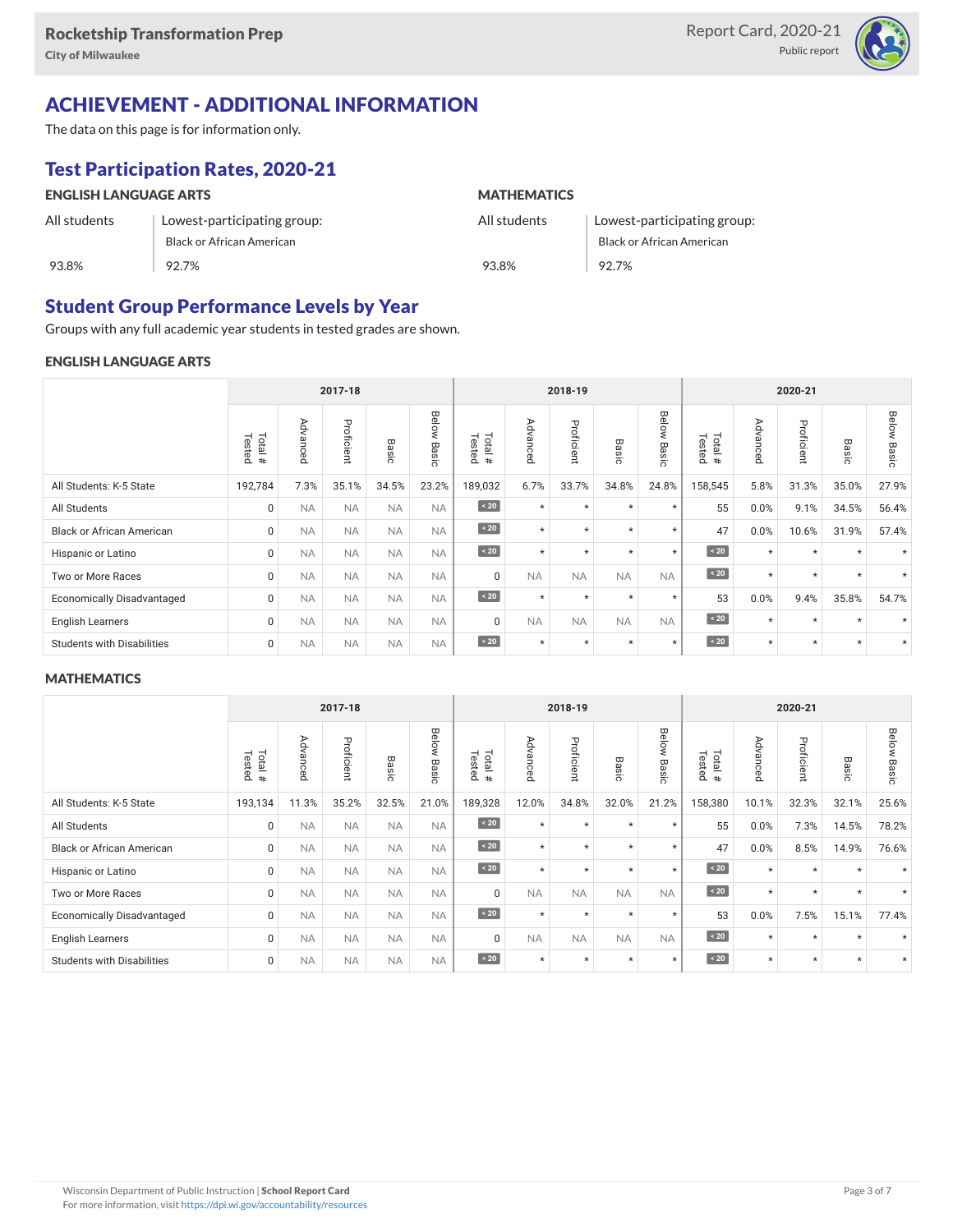City of Milwaukee



## **GROWTH**

This priority area measures year-to-year student progress on statewide tests. It uses a value-added model that seeks to control for circumstances beyond the influence of educators. A high value-added score means that on average students in the school are progressing more quickly than other, similar students. Growth is scored from 0 to 100 to match the other priority areas and is a conversion from the roughly 0 to 6 value-added score.

### Priority Area Score



## Student Group Value-Added (for information only)

Value-added scores cover an approximately 0-6 range. Higher scores mean greater positive impact. A score of 3.0 is average. Group size is shown in parentheses. Groups with fewer than 20 students are not displayed. Shaded boxes indicate higher-than-average scores.

#### ENGLISH LANGUAGE ARTS

NO DATA TO DISPLAY

#### **MATHEMATICS**

| <b>NO DATA TO DISPLAY</b> |  |  |  |  |  |  |  |
|---------------------------|--|--|--|--|--|--|--|
|                           |  |  |  |  |  |  |  |
|                           |  |  |  |  |  |  |  |
|                           |  |  |  |  |  |  |  |
|                           |  |  |  |  |  |  |  |
|                           |  |  |  |  |  |  |  |
|                           |  |  |  |  |  |  |  |
|                           |  |  |  |  |  |  |  |
|                           |  |  |  |  |  |  |  |
|                           |  |  |  |  |  |  |  |
|                           |  |  |  |  |  |  |  |
|                           |  |  |  |  |  |  |  |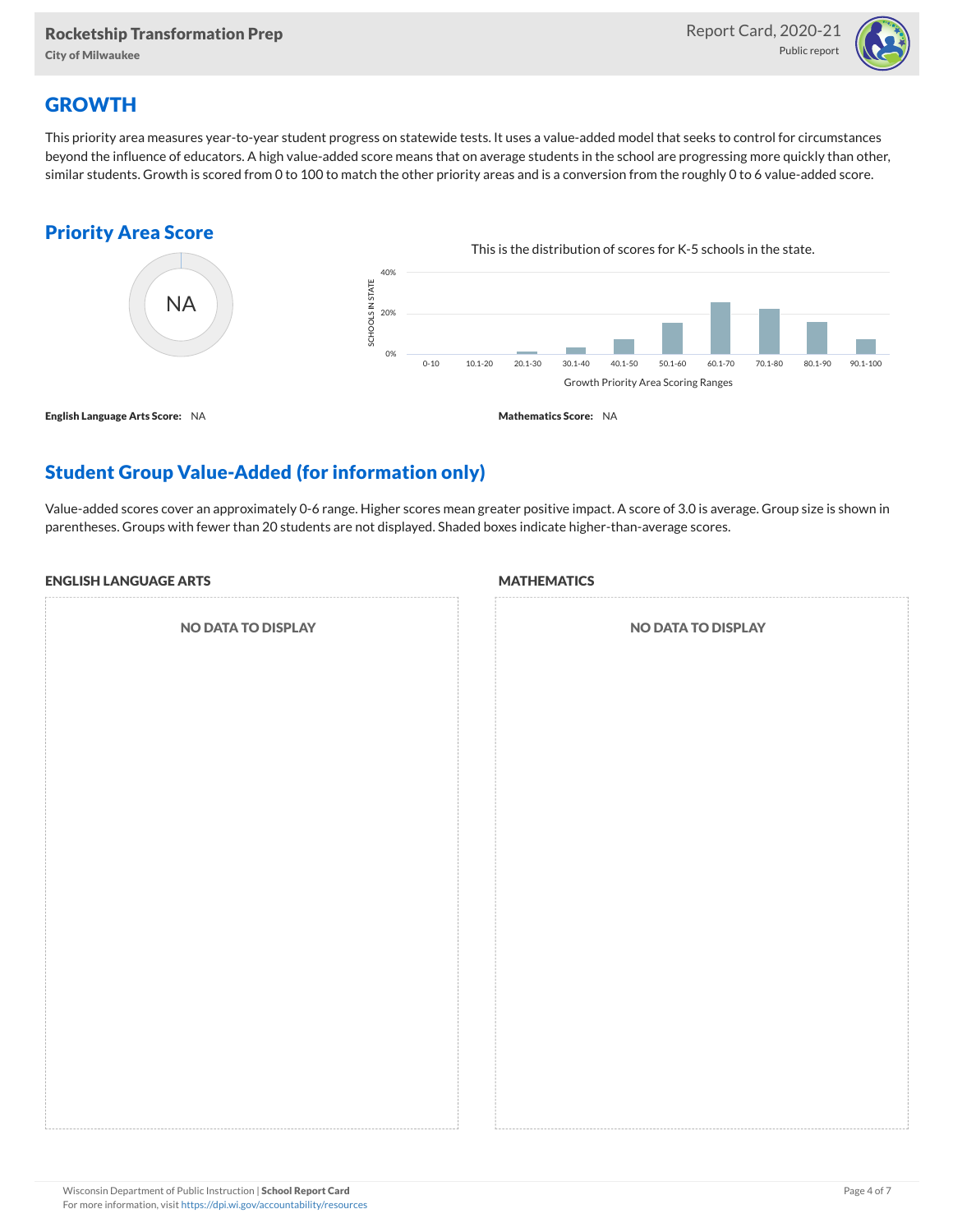

## TARGET GROUP OUTCOMES

This priority area examines outcomes for students with the lowest test scores — the Target Group. It is designed to promote equity by helping schools focus on learners who need the most support while also improving outcomes for all students. The priority area score combines component scores for achievement, growth, chronic absenteeism, and attendance or graduation rate. Data are not displayed when target groups have fewer than 20 students.

### Priority Area Score



### Component Scores

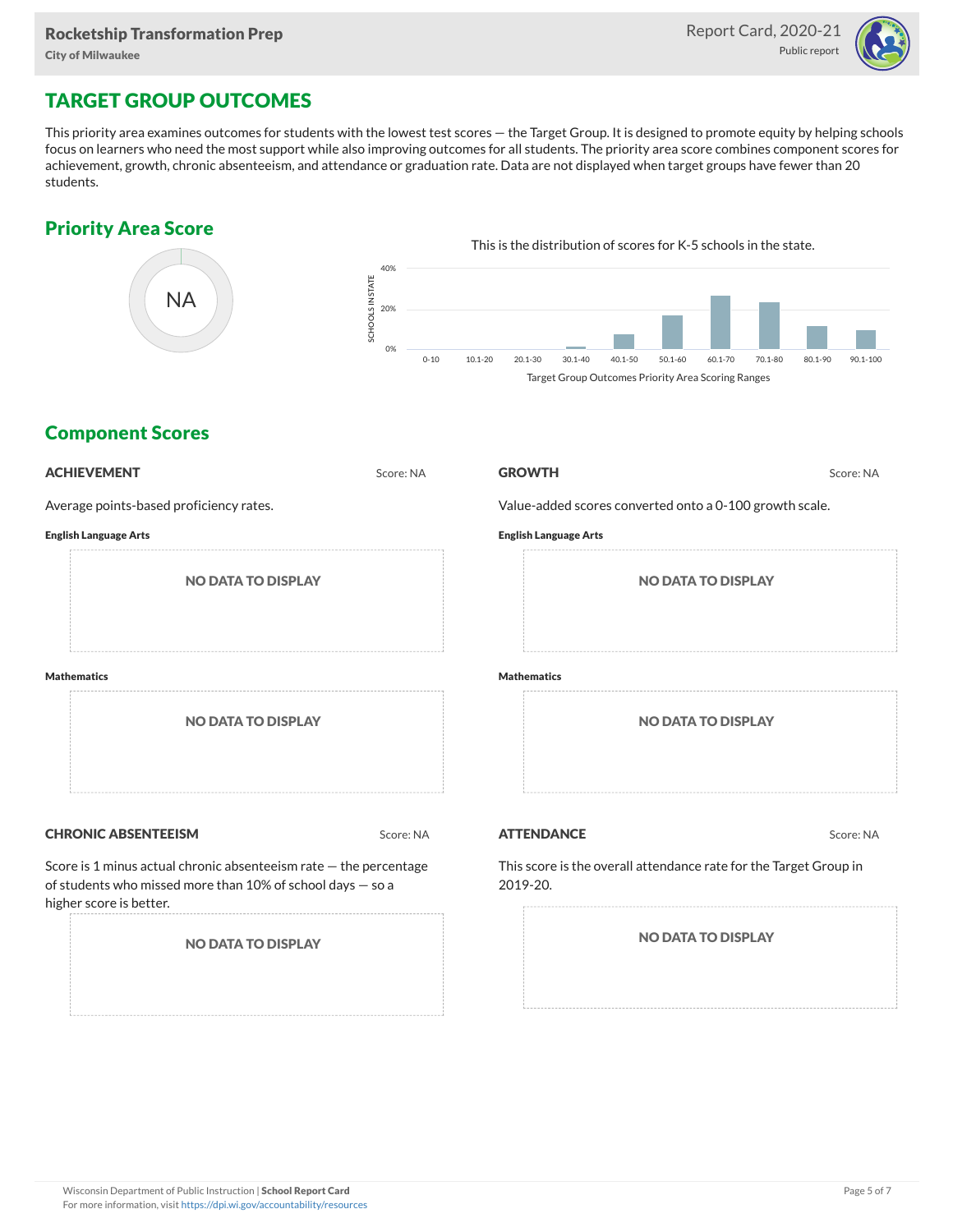

## ON-TRACK TO GRADUATION

This priority area indicates how successfully students are progressing toward completing their K-12 education. The score combines component scores for measures of student engagement and achievement.

#### Priority Area Score



### Component Scores

| <b>CHRONIC ABSENTEEISM</b>                                                                                                                                   | Score: NA | <b>SCHOOL-WIDE ATTENDANCE</b>                                        | Score: NA |  |  |  |  |
|--------------------------------------------------------------------------------------------------------------------------------------------------------------|-----------|----------------------------------------------------------------------|-----------|--|--|--|--|
| Score is 1 minus actual chronic absenteeism rate - the percentage<br>of students who missed more than 10% of school days $-$ so a<br>higher score is better. |           | This score is the overall attendance rate for the school in 2019-20. |           |  |  |  |  |
| <b>NO DATA TO DISPLAY</b>                                                                                                                                    |           | <b>NO DATA TO DISPLAY</b>                                            |           |  |  |  |  |
| <b>3RD GRADE ENGLISH LANGUAGE ARTS</b>                                                                                                                       | Score: NA | <b>8TH GRADE MATHEMATICS</b>                                         | Score: NA |  |  |  |  |
| Average points-based proficiency rates.                                                                                                                      |           | Average points-based proficiency rates.                              |           |  |  |  |  |
| <b>NO DATA TO DISPLAY</b>                                                                                                                                    |           | <b>NO GRADE 8</b>                                                    |           |  |  |  |  |